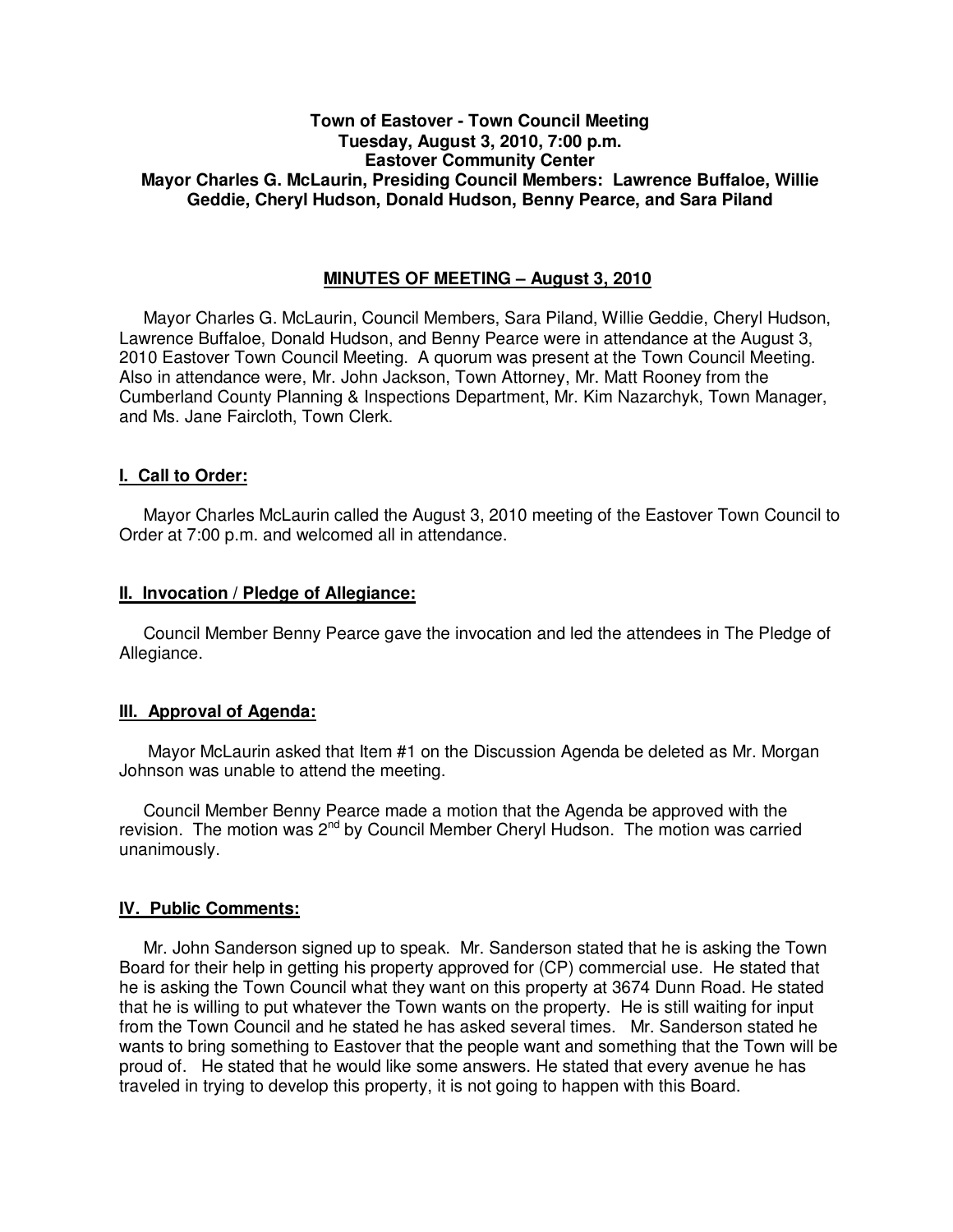Council Member Cheryl Hudson stated that she too would like to see the downtown district develop and have some nice things. She stated that as a Board we can overturn the action, but we are committed to abide by the rules. Mr. Sanderson stated that he feels that he is at a brick wall with this Board. He wants to have this property developed to benefit the Town. He stated that he is having the property surveyed again this week, and that Ms. Cindy Wetzel next to his property has signed another noncompliance statement. He stated the problem is not with the Wetzel property it is with the Culbreth property on the other side.

 Mayor McLaurin stated that the Town Board is going to meet in a Special Session in September concerning zoning and the proposed downtown district.

### **V. Consent Agenda:**

- 1. Consider approval of the July 6, 2010 Town Council Minutes.
- 2. Consider approval of the June 30, 2010 Financial Report.

 Council Member Sara Piland made a motion to approve the Consent Agenda as stated. The motion was 2<sup>nd</sup> by Council Member Donald Hudson. The motion was carried unanimously.

### **VI. Discussion Agenda:**

#### **Agenda Item #1:**

#### **Discuss a Pavilion and Picnic Area at the Community Center.**

 Mayor McLaurin stated that the consensus of the Eastover Civic Club is to bring the "Heritage Day" celebration back to the Eastover Community Center. Council Member Sara Piland stated that the Board needs to talk about what we want at the Community Center. She stated that the Eastover Civic Club is willing to pay for some things at the Community Center. She asked Attorney Jackson if organizations could donate to building picnic areas and other things at the Community Center. Attorney Jackson stated that any such donations (private or Civic Club) should be so stated in a "Letter of Agreement" with the Town's goals and objectives, and donor must build to such specifications as so stated by the Town of Eastover. If the donor fails to pay for such donations as stated in the Agreement, the Town must be able to pick up the tab financially. The final result must look like what the Town wants.

#### **Agenda Item #2:**

# **Discussion and Action on Resolution to Adopt the Cumberland County Code of Ordinances.**

Mr. Kim Nazarchyk stated that the Town Council needs to adopt the Cumberland County Code of Ordinances. He stated that we have only adopted the Cumberland County Zoning Ordinances. Council Member Sara Piland stated that she thought they had already done this. The Town Clerk stated that there is no such document on file. Attorney Jackson stated that this was brought up to the Town Council when Mr. Tom Taylor was the Interim Town Manager.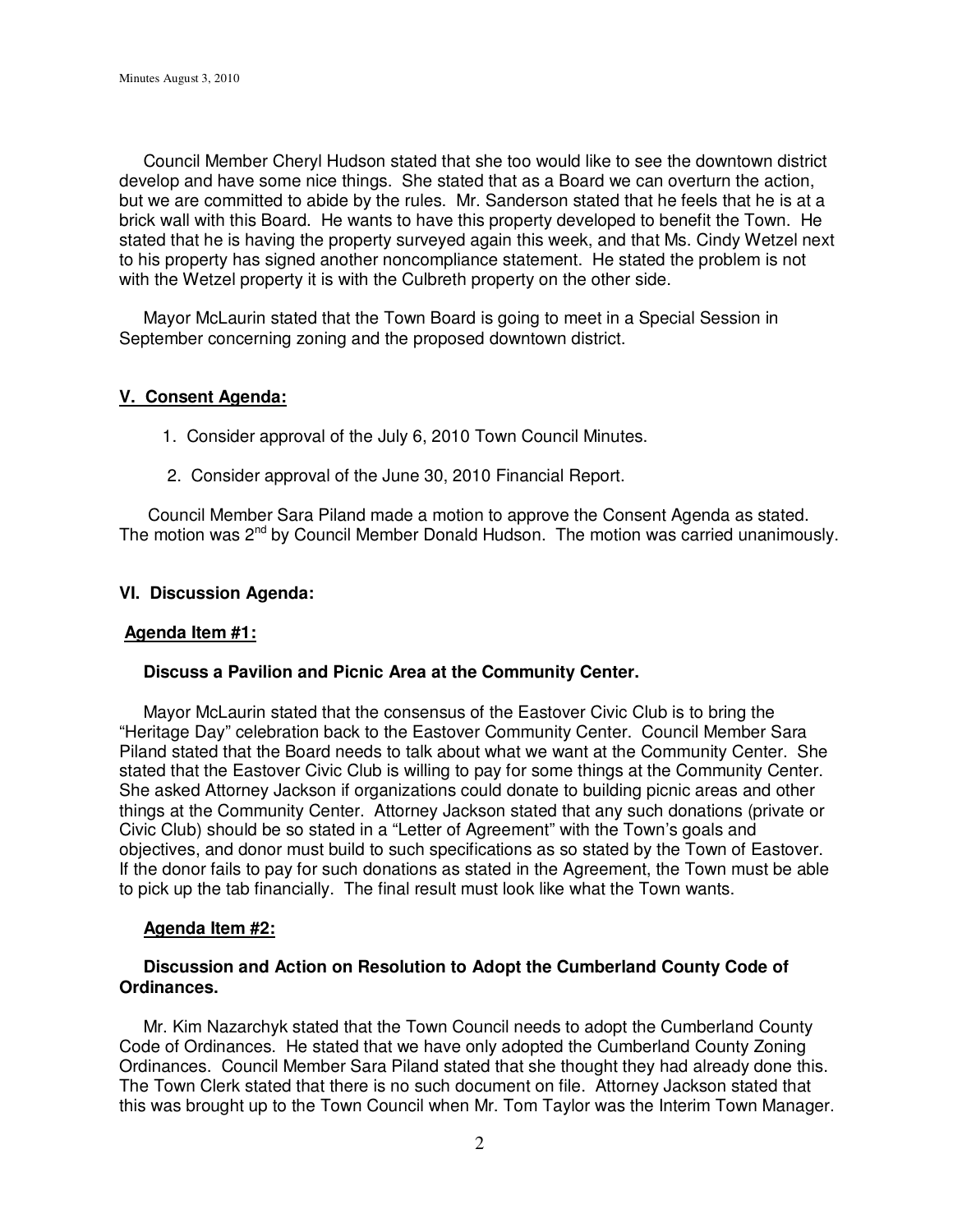Council Member Benny Pearce asked what if Cumberland County adopts a new Ordinance. Attorney Jackson stated that we need a relationship with the Commissioners to get the Ordinances and updates. He stated that they can repeal, and we can reenact an Ordinance.

 Mr. Kim Nazarchyk stated that when a Town's population reaches 5000 all Ordinances must be codified. He stated that it will take approximately 3 weeks to get a list of Ordinances and updates, in notebook form from Cumberland County.

 Council Member Benny Pearce made a motion to approve Resolution No. 2010-04 adopting Cumberland County Ordinances. Council Member Sara Piland 2nd the motion. The vote was unanimous for approval.

### **Agenda Item #3:**

# **Discussion on Woodland Park.**

 Mr Nazarchyk stated that the Department of Transportation (DOT) has a drainage issue at Woodland Park. He stated that the DOT will come out and put some pipe to correct problem. Mr. Nazarchyk stated that the Town is planning to put up a fence between the cemetery and Woodland Park. The fence will be built to look like the one behind the Community Center. Council Member Sara Piland stated that the price of the fence is good and will look like the one we have. She stated that we can accept donated funds to pay for the fence.

#### **VII. Receive Mayors Update**:

 Mayor McLaurin stated that the Town had purchased a LCD Projector that is compatible with our laptop computers for the Town.

 Mayor McLaurin stated that construction on the Eastover Water Tower had begun. He said the tower will be 200 feet high and will hold 300,000 gallons of water.

 Mayor McLaurin stated that the town Hall has additional space and that he will have an office at the Town Hall.

 Mayor McLaurin stated that there will be a fish fry sponsored by the "Community Watch". It will be held on Monday, August 9, 2010 at 6:30 p.m. at the Eastover Community Center. He stated that there is no charge, only donations for the fish plates.

#### **VIII. Receive Council Members Updates:**

No updates.

# **IX. Receive Town Managers Update:**

 Mr. Nazarchyk stated that he had contacted 3 sign companies to repair the Eastover Community Center sign. He stated that 2 companies responded and they suggest getting new metal with vinyl letters. Mr. Nazarchyk said he should have bids for next meeting.

Mr. Nazarchyk stated that he had been accepted at the UNC School of Government for the